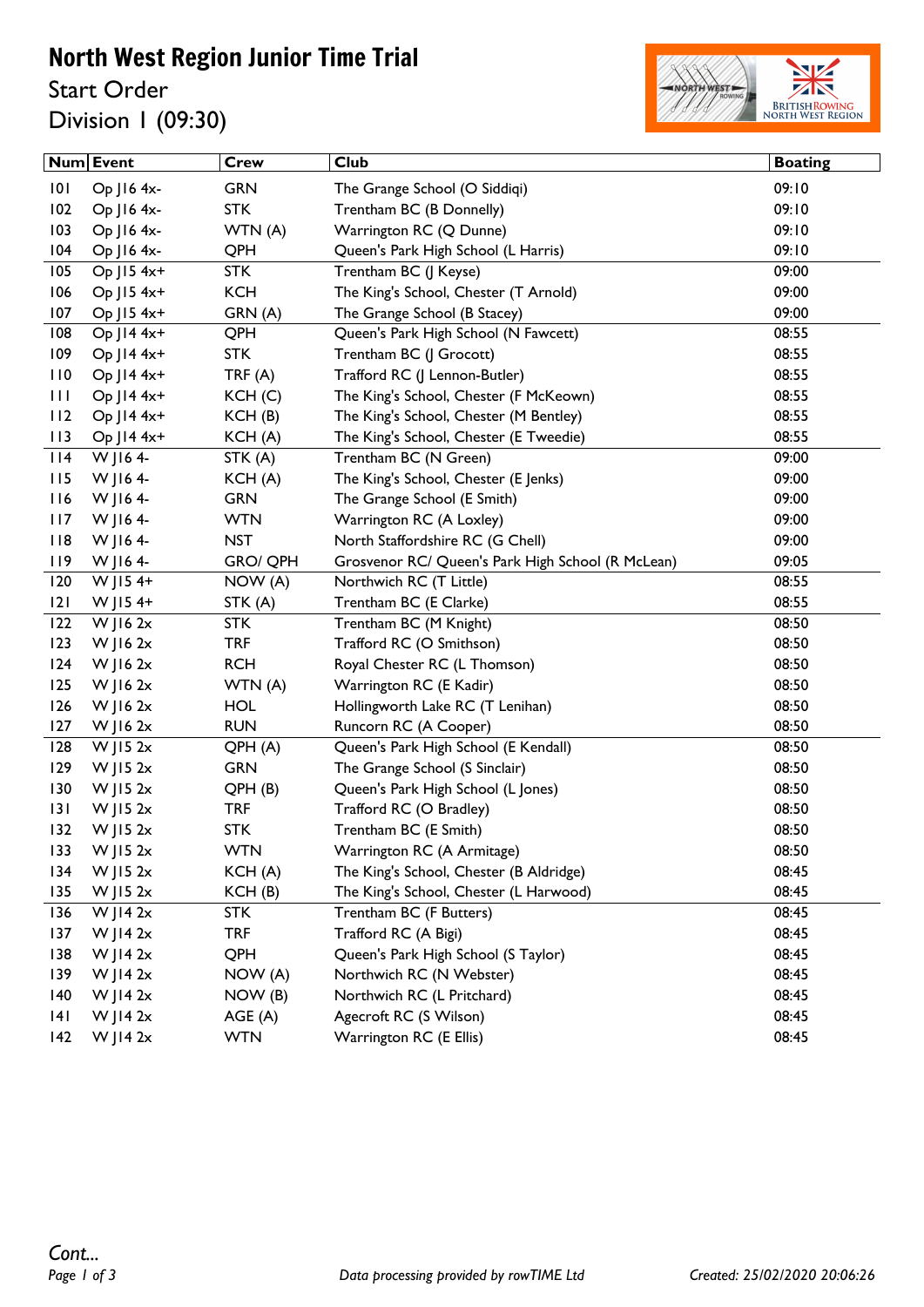## North West Region Junior Time Trial

Start Order Division 2 (11:00)



|       | Num Event      | <b>Crew</b>        | <b>Club</b>                              | <b>Boating</b> |
|-------|----------------|--------------------|------------------------------------------|----------------|
| 201   | Op J16 4+      | <b>KCH</b>         | The King's School, Chester (G Poletti)   | 10:35          |
| 202   | Op J16 4+      | QPH                | Queen's Park High School (J Williamson)  | 10:35          |
| 203   | Op J15 4+      | <b>KCH</b>         | The King's School, Chester (W Oleshko)   | 10:35          |
| 204   | Op J15 4+      | <b>GRN</b>         | The Grange School (J Collier)            | 10:35          |
| 205   | W J16 4x-      | STK (A)            | Trentham BC (E Wilson)                   | 10:30          |
| 206   | W J16 4x-      | <b>TRF</b>         | Trafford RC (O Smithson)                 | 10:30          |
| 207   | W J16 4x-      | <b>GRN</b>         | The Grange School (E Smith)              | 10:30          |
| 208   | W J16 4x-      | WTN(A)             | Warrington RC (E Kadir)                  | 10:30          |
| 209   | W J16 4x-      | <b>RCH</b>         | Royal Chester RC (L Thomson)             | 10:30          |
| 210   | W J16 4x-      | <b>NOW</b>         | Northwich RC (T Asteriades)              | 10:30          |
| 211   | W J16 4x-      | KCH(A)             | The King's School, Chester (A Paul)      | 10:30          |
| $212$ | W J16 4x-      | NST <sub>(A)</sub> | North Staffordshire RC (H Forsyth-Cox)   | 10:30          |
| 213   | $W$ JI5 4x+    | QPH                | Queen's Park High School (D Smyth)       | 10:20          |
| 214   | W J15 $4x+$    | NOW (A)            | Northwich RC (J Riley)                   | 10:20          |
| 215   | W J15 $4x+$    | <b>GRN</b>         | The Grange School (G Cassidy)            | 10:20          |
| 216   | W J15 4x+      | <b>STK</b>         | Trentham BC (M Beeston)                  | 10:20          |
| 217   | W   15 4x+     | NOW/WTN            | Northwich RC/ Warrington RC (A Armitage) | 10:20          |
| 218   | $W$ JI5 4x+    | KCH(A)             | The King's School, Chester (L Harwood)   | 10:20          |
| 219   | W J15 4x+      | NST <sub>(A)</sub> | North Staffordshire RC (E Greenwood)     | 10:20          |
| 220   | W J15 $4x+$    | <b>RCH</b>         | Royal Chester RC (A Kerfoot)             | 10:20          |
| 221   | W JI4 $4x+$    | <b>STK</b>         | Trentham BC (C White)                    | 10:15          |
| 222   | $W$ JI4 4x+    | QPH                | Queen's Park High School (F Cossons)     | 10:15          |
| 223   | $W$ JI4 4x+    | <b>TRF</b>         | Trafford RC (C Matthews)                 | 10:15          |
| 224   | W JI4 $4x+$    | <b>NOW</b>         | Northwich RC (O Black)                   | 10:15          |
| 225   | $W$ JI4 4x+    | <b>WTN</b>         | Warrington RC (P Wild)                   | 10:15          |
| 226   | $W$ JI4 4x+    | <b>NST</b>         | North Staffordshire RC (K Wells)         | 10:15          |
| 227   | W JI4 $4x+$    | KCH <sub>(C)</sub> | The King's School, Chester (E Edwards)   | 10:15          |
| 228   | W JI4 $4x+$    | KCH(B)             | The King's School, Chester (J Leitch)    | 10:15          |
| 229   | $W$ JI4 4x+    | KCH(A)             | The King's School, Chester (S Saha)      | 10:10          |
| 230   | $Op$ J16 $2x$  | GRN (A)            | The Grange School (P Kenyon)             | 10:30          |
| 231   | $Op$ J16 $2x$  | <b>STK</b>         | Trentham BC (M Hills)                    | 10:30          |
| 232   | $Op$ J16 $2x$  | <b>RUN</b>         | Runcorn RC (C Villiers)                  | 10:30          |
| 233   | $Op$ J16 $2x$  | QPH                | Queen's Park High School (D Howard)      | 10:25          |
| 234   | $Op$ J16 $2x$  | <b>NOW</b>         | Northwich RC (C Sunley)                  | 10:25          |
| 235   | $Op$ J16 $2x$  | <b>WTN</b>         | Warrington RC (M Smith)                  | 10:25          |
| 236   | $Op$ J16 $2x$  | <b>HOL</b>         | Hollingworth Lake RC (G Tisdall)         | 10:25          |
| 237   | $Op$ J16 $2x$  | AGE (A)            | Agecroft RC (O West)                     | 10:25          |
| 238   | $Op$ J16 $2x$  | RCH(A)             | Royal Chester RC (D Brookes)             | 10:25          |
| 239   | $Op$ J16 $2x$  | RCH (B)            | Royal Chester RC (J Coates)              | 10:25          |
| 240   | $Op$ J15 $2x$  | <b>STK</b>         | Trentham BC (G Boughey)                  | 10:10          |
| 241   | $Op$ J15 2 $x$ | <b>GRN</b>         | The Grange School (W Jessop)             | 10:10          |
| 242   | $Op$ J14 $2x$  | <b>STK</b>         | Trentham BC (T Softley)                  | 10:10          |
| 243   | $Op$ J14 $2x$  | QPH (A)            | Queen's Park High School (J Parlevliet)  | 10:10          |
| 244   | $Op$ J14 $2x$  | QPH(B)             | Queen's Park High School (F McGrath)     | 10:10          |
| 245   | $Op$ J14 $2x$  | <b>NOW</b>         | Northwich RC (J Addison)                 | 10:05          |
| 246   | $Op$ J14 2 $x$ | <b>KCH</b>         | The King's School, Chester (O Smith)     | 10:05          |
| 247   | W J16 2-       | STK (A)            | Trentham BC (A Grocott)                  | 10:05          |
| 248   | W J 16 2-      | <b>GRN</b>         | The Grange School (M Brown)              | 10:05          |
| 249   | W J16 2-       | KCH(A)             | The King's School, Chester (I Jones)     | 10:05          |
| 250   | W J16 2-       | KCH(B)             | The King's School, Chester (N Artell)    | 10:05          |